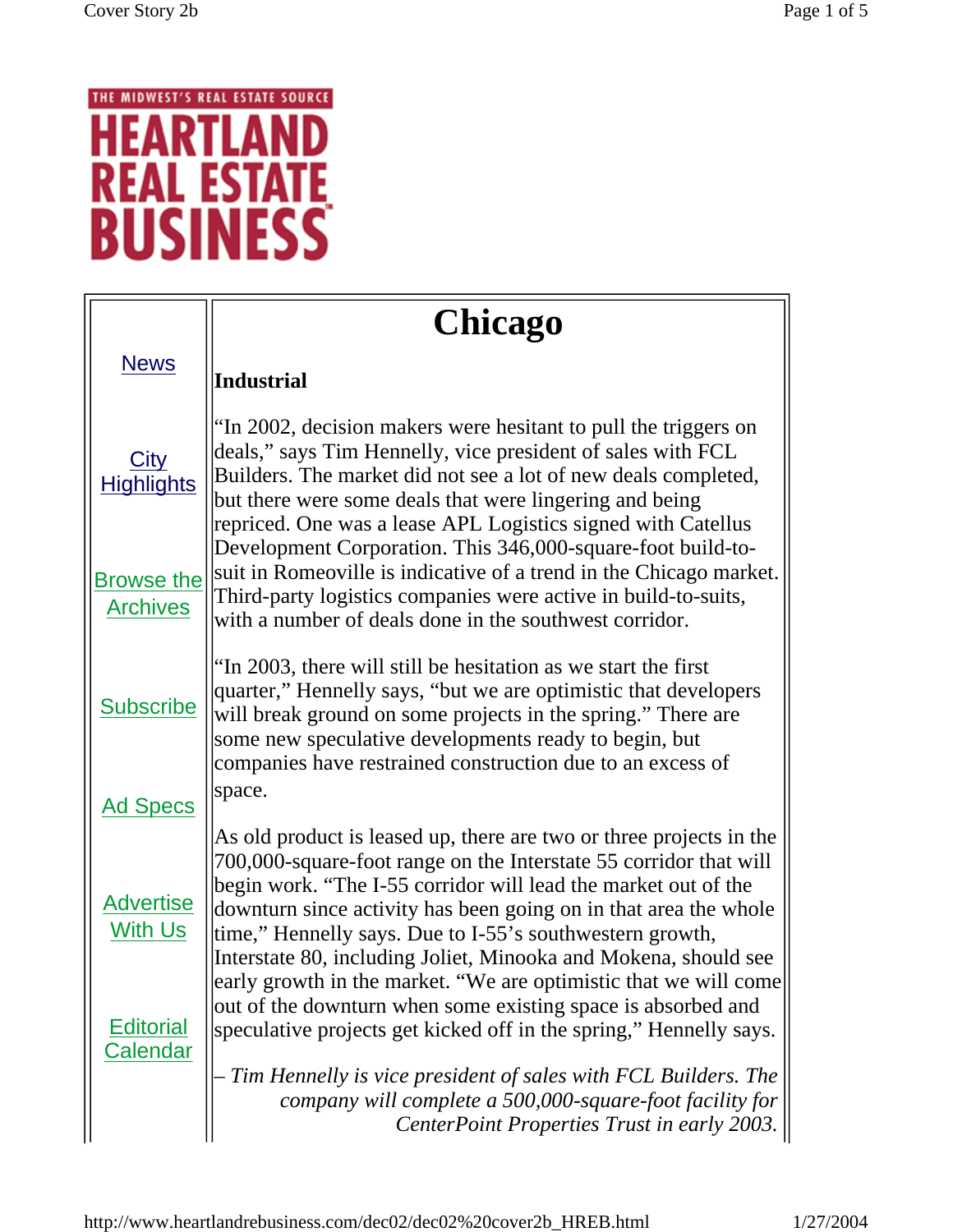| Purchase a  |                                                                                                                                                                                                                                                                                                                                                                                                                                                                                                                                                                                                                                                                                                                                                                                               |
|-------------|-----------------------------------------------------------------------------------------------------------------------------------------------------------------------------------------------------------------------------------------------------------------------------------------------------------------------------------------------------------------------------------------------------------------------------------------------------------------------------------------------------------------------------------------------------------------------------------------------------------------------------------------------------------------------------------------------------------------------------------------------------------------------------------------------|
|             | <b>Past Issue   Multifamily</b>                                                                                                                                                                                                                                                                                                                                                                                                                                                                                                                                                                                                                                                                                                                                                               |
|             | In 2002, there has been a continuing demographic shift of<br>residents. Empty-nesters are moving back to the city and<br>Contact Us   younger couples are waiting longer before starting families.<br>"The baby boom and the echo boom have become demand<br>generators for the multifamily market," says Greg Merdinger, a<br>principal with The John Buck Company. That has translated into                                                                                                                                                                                                                                                                                                                                                                                                 |
| <b>Home</b> | a demand for urban living estimated at a 23 to 26 percent<br>increase in the urban population, because of the convenience and<br>low maintenance in Chicago. If the growing population is<br>sampled, the demographics would show they are the baby and<br>echo boomers, says Merdinger.                                                                                                                                                                                                                                                                                                                                                                                                                                                                                                      |
|             | In 2003, these trends will intensify in conjunction with a<br>cessation of new product and an absorption of existing product.<br>"The demand will continue, but the only question is, at what<br>growth rate," Merdinger says. There is an excess of supply to<br>meet demand but the potential danger to developers of that<br>situation is hard to predict. The answer lies in the time it takes to<br>absorb the existing product in the system and the interest rates<br>during that period of excess. If interest rates go up, there will be<br>people currently holding real estate who cannot hold on. But if<br>interest rates stay low and the system rights itself within 2 years,<br>property owners will skate by.<br>– Greg Merdinger is a principal with The John Buck Company. |
|             | <b>Retail</b><br>The Chicago retail market in 2002 was flat. Retailers across the<br>board experienced a tough market, except for two exceptions.<br>"Consumers are spending more around their homes, so home<br>improvement has not only sustained itself, but increased<br>business," says Ross Glickman, COO of Urban Retail Properties<br>Company.<br>Prominent retailers in that specific area have made their<br>presentations more theatrical. "They're fun environments to                                                                                                                                                                                                                                                                                                            |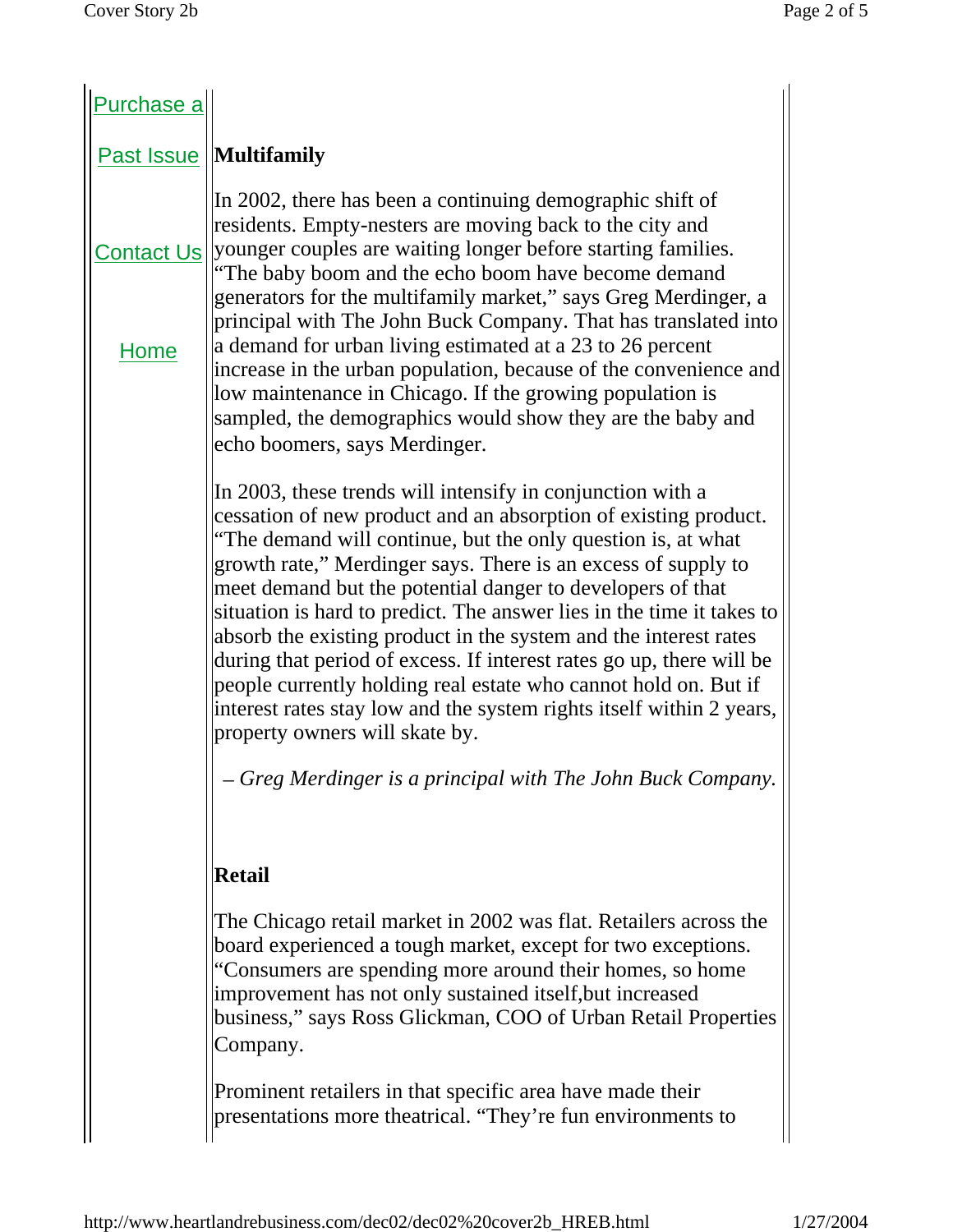shop in," Glickman says. Restaurants are also seeing steady business since consumers view the dining experience as entertainment.

"But beyond that, I don't see anything on the specialty apparel side, the department store side, that's stimulating or exciting," says Glickman. "There's nothing on the horizon that grabs the consumer as a trend device."

"The amount or locations of new retailers coming to Chicago has been sporadic at best," says Glickman, who does not see any new national or regional retailers making a splash in the market.

As for 2003, the retail market's direction is cloudy." It depends. If there's a war, I think flat is optimistic," says Glickman. "If there isn't, I think flat is probably the best you're going to see."

– *Ross Glickman is COO of Urban Retail Properties Company.*

## **Office**

"The downtown Chicago office market is suffering from a decline in corporate demand, resulting in excess space," says Charles Krawitz, first vice president in real estate capital markets group for LaSalle Bank, "not all of which has hit the sublease market."

The creditworthiness of tenants has become an issue. Over the years, a number of leverage buyouts have occurred and some tenants leasing today are not what landlords bargained for. Additionally, recent corporate scandals have raised creditability issues. The use of proforma vs. GAAP statements has raised concerns regarding the underlying financial strength of a number of large tenants. The thought that some tenants have weak or questionable financial statements that may not accurately depict their viability has weighed on property fundamentals. All of these issues are present, but sales volumes of office buildings in downtown are likely to hit around \$2.3 billion in 2002. This is up from \$1.3 billion in 2001 and \$1.2 billion in 2000, making it the highest sales level since 1998, when it was \$2.5 billion.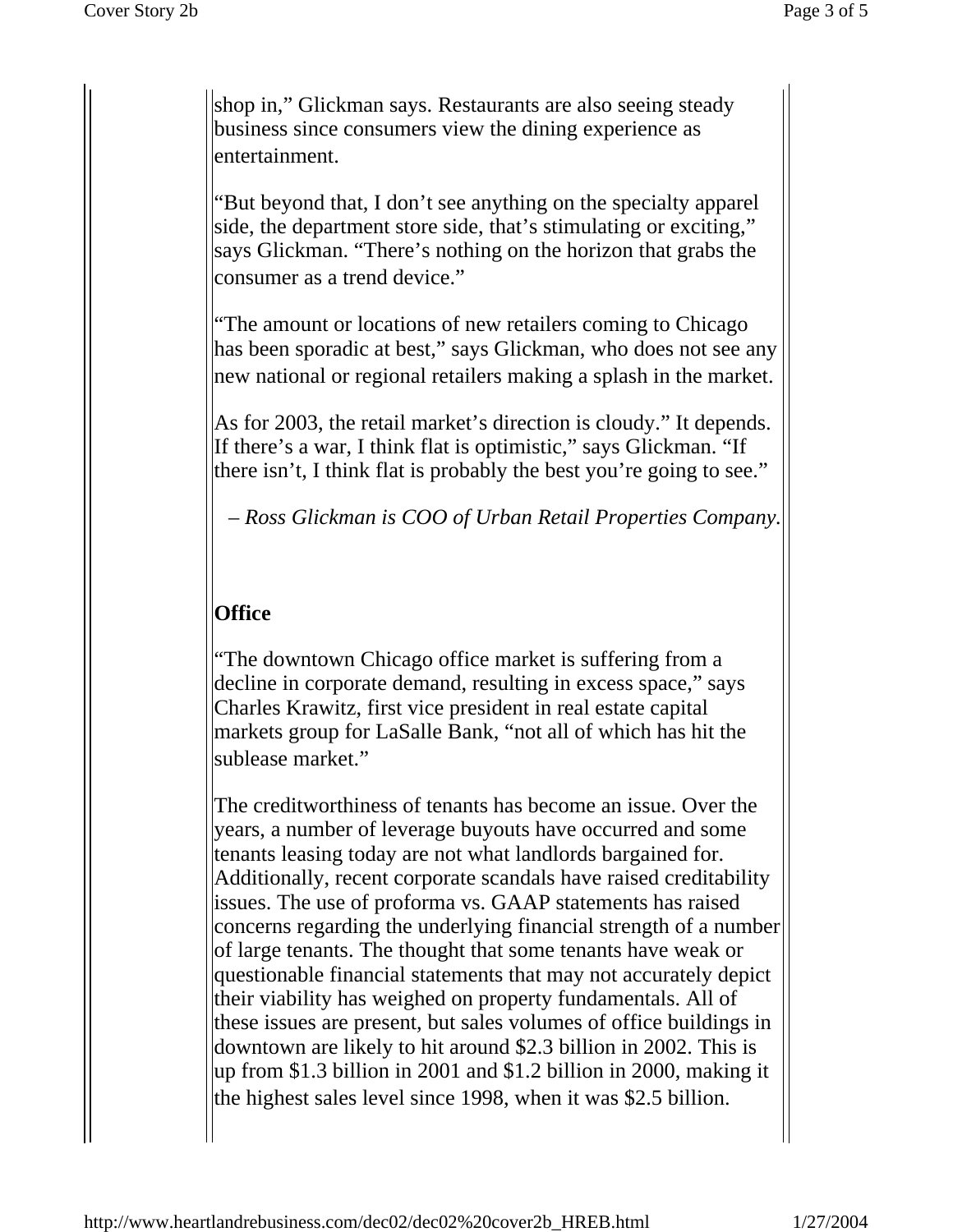Some office buildings, like One North Wacker, are trading at \$300 per square foot. This is occurring in a market where the downtown area saw a negative absorption of 4 million square feet this past year. Sales are up for a number of reasons. Low interest rates combined with low confidence in the stock market makes real estate seem comparatively attractive. Solid, stable ownership has prevented foreclosure activity that would bring prices down.

Investors see Chicago as a world-class market, such as German investors entering the market due to new tax incentives. Also \$300 per square foot is less than replacement cost and prices in Chicago remain attractive compared to Washington, D.C., or New York City.

"The sublease space may be a positive attribute to building owners," Krawitz says. The sublessor is subsidizing direct deals, offering building owners the opportunity to bring in new tenants with the cost of enticement falling on the sublessor.

2003 should not be any different unless the economy changes. Recent interest rates should help corporate bottom lines. Sales will remain high because of a lack of other investment opportunities.

– *Charles Krawitz is a first vice president in the Real Estate Capital Markets Group for LaSalle Bank.* 

## **Office**

Going into 2002, there was an optimism that things were going to move in a more positive direction. "Now there is a realization that the market is not going to make a swift return," says Dave Petersen, a senior vice president and director of management and project leasing with Trammell Crow Company. "Our owners are challenging us with a mantra of 'lease it and collect it." In the first quarter, there was still a willingness to hold out for appropriate rent or longer term leases, but today occupancy is of critical importance and a priority for many ownership strategies. A significant shift in real estate buyers from past years has occurred. Individual private investors are paying healthy prices